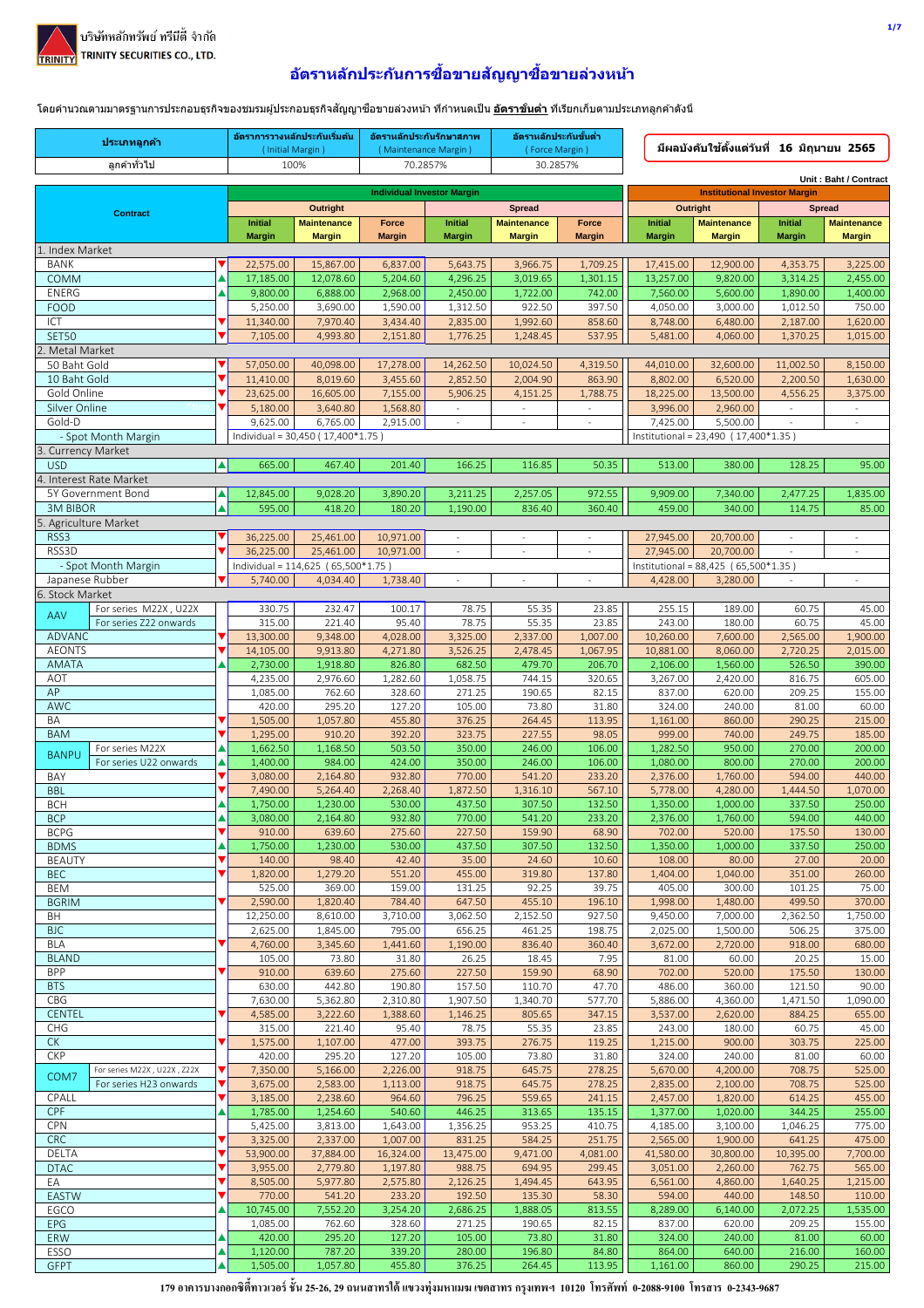

|                                                                     |                              | <b>Individual Investor Margin</b> |                           |                         |                         |                         | <b>Institutional Investor Margin</b> |                           |                           |                         |                         |
|---------------------------------------------------------------------|------------------------------|-----------------------------------|---------------------------|-------------------------|-------------------------|-------------------------|--------------------------------------|---------------------------|---------------------------|-------------------------|-------------------------|
| <b>Contract</b>                                                     |                              |                                   | <b>Outright</b>           |                         |                         | <b>Spread</b>           |                                      | Outright                  |                           |                         | <b>Spread</b>           |
|                                                                     |                              | <b>Initial</b>                    | <b>Maintenance</b>        | Force                   | Initial                 | <b>Maintenance</b>      | Force                                | Initial                   | <b>Maintenance</b>        | Initial                 | <b>Maintenance</b>      |
| For series M22X, U22X, Z22X                                         |                              | <b>Margin</b><br>1,751.75         | <b>Margin</b><br>1,231.23 | <b>Margin</b><br>530.53 | <b>Margin</b><br>420.00 | <b>Margin</b><br>295.20 | <b>Margin</b><br>127.20              | <b>Margin</b><br>1,351.35 | <b>Margin</b><br>1,001.00 | <b>Margin</b><br>324.00 | <b>Margin</b><br>240.00 |
| <b>GLOBAI</b><br>For series H23 onwards                             | ▼                            | 1,680.00                          | 1,180.80                  | 508.80                  | 420.00                  | 295.20                  | 127.20                               | 1,296.00                  | 960.00                    | 324.00                  | 240.00                  |
| GPSC                                                                |                              | 5,005.00                          | 3,517.80                  | 1,515.80                | 1,251.25                | 879.45                  | 378.95                               | 3,861.00                  | 2,860.00                  | 965.25                  | 715.00                  |
| <b>GULF</b><br><b>GUNKUL</b>                                        | $\overline{\mathbf{v}}$      | 3,395.00<br>595.00                | 2,386.20<br>418.20        | 1,028.20<br>180.20      | 848.75<br>148.75        | 596.55<br>104.55        | 257.05<br>45.05                      | 2,619.00<br>459.00        | 1,940.00<br>340.00        | 654.75<br>114.75        | 485.00<br>85.00         |
| <b>HANA</b>                                                         |                              | 6,335.00                          | 4,452.60                  | 1,918.60                | 1,583.75                | 1,113.15                | 479.65                               | 4,887.00                  | 3,620.00                  | 1,221.75                | 905.00                  |
| <b>HMPRO</b>                                                        | $\overline{\mathbf{v}}$      | 1,155.00                          | 811.80                    | 349.80                  | 288.75                  | 202.95                  | 87.45                                | 891.00                    | 660.00                    | 222.75                  | 165.00                  |
| <b>ICHI</b>                                                         |                              | 1,295.00                          | 910.20                    | 392.20                  | 323.75                  | 227.55                  | 98.05                                | 999.00                    | 740.00                    | 249.75                  | 185.00                  |
| <b>INTUCH</b><br><b>IRPC</b>                                        |                              | 4,865.00<br>315.00                | 3,419.40<br>221.40        | 1,473.40<br>95.40       | 1,216.25<br>78.75       | 854.85<br>55.35         | 368.35<br>23.85                      | 3,753.00<br>243.00        | 2,780.00<br>180.00        | 938.25<br>60.75         | 695.00<br>45.00         |
| <b>ITD</b>                                                          |                              | 245.00                            | 172.20                    | 74.20                   | 61.25                   | 43.05                   | 18.55                                | 189.00                    | 140.00                    | 47.25                   | 35.00                   |
| <b>IVL</b>                                                          |                              | 3,990.00                          | 2,804.40                  | 1,208.40                | 997.50                  | 701.10                  | 302.10                               | 3,078.00                  | 2,280.00                  | 769.50                  | 570.00                  |
| JAS                                                                 |                              | 420.00                            | 295.20                    | 127.20                  | 105.00                  | 73.80                   | 31.80                                | 324.00                    | 240.00                    | 81.00                   | 60.00                   |
| For series M22X, U22X<br><b>JMT</b><br>For series Z22 onwards       | ▲<br>▲                       | 9,175.25<br>8,960.00              | 6,448.89<br>6,297.60      | 2,778.79<br>2,713.60    | 2,240.00<br>2,240.00    | 1,574.40<br>1,574.40    | 678.40<br>678.40                     | 7,078.05<br>6,912.00      | 5,243.00<br>5,120.00      | 1,728.00<br>1,728.00    | 1,280.00<br>1,280.00    |
| <b>KBANK</b>                                                        | $\overline{\textbf{v}}$      | 11,270.00                         | 7,921.20                  | 3,413.20                | 2,817.50                | 1,980.30                | 853.30                               | 8,694.00                  | 6,440.00                  | 2,173.50                | 1,610.00                |
| <b>KCE</b>                                                          | ▼                            | 6,405.00                          | 4,501.80                  | 1,939.80                | 1,601.25                | 1,125.45                | 484.95                               | 4,941.00                  | 3,660.00                  | 1,235.25                | 915.00                  |
| KEX                                                                 |                              | 2,730.00                          | 1,918.80                  | 826.80                  | 682.50                  | 479.70                  | 206.70                               | 2,106.00                  | 1,560.00                  | 526.50                  | 390.00                  |
| <b>KKP</b><br><b>KTB</b>                                            | $\overline{\mathbf{v}}$      | 4,445.00<br>1,085.00              | 3,124.20<br>762.60        | 1,346.20<br>328.60      | 1,111.25<br>271.25      | 781.05<br>190.65        | 336.55<br>82.15                      | 3,429.00<br>837.00        | 2,540.00<br>620.00        | 857.25<br>209.25        | 635.00<br>155.00        |
| <b>KTC</b>                                                          | ▼                            | 4,865.00                          | 3,419.40                  | 1,473.40                | 1,216.25                | 854.85                  | 368.35                               | 3,753.00                  | 2,780.00                  | 938.25                  | 695.00                  |
| LH                                                                  |                              | 525.00                            | 369.00                    | 159.00                  | 131.25                  | 92.25                   | 39.75                                | 405.00                    | 300.00                    | 101.25                  | 75.00                   |
| LPN                                                                 |                              | 315.00                            | 221.40                    | 95.40                   | 78.75                   | 55.35                   | 23.85                                | 243.00                    | 180.00                    | 60.75                   | 45.00                   |
| Μ<br><b>MAJOR</b>                                                   |                              | 3,220.00<br>2,030.00              | 2,263.20<br>1,426.80      | 975.20<br>614.80        | 805.00<br>507.50        | 565.80<br>356.70        | 243.80<br>153.70                     | 2,484.00<br>1,566.00      | 1,840.00<br>1,160.00      | 621.00<br>391.50        | 460.00<br>290.00        |
| <b>MBK</b>                                                          | $\overline{\textbf{v}}$      | 1,575.00                          | 1,107.00                  | 477.00                  | 393.75                  | 276.75                  | 119.25                               | 1,215.00                  | 900.00                    | 303.75                  | 225.00                  |
| <b>MEGA</b>                                                         |                              | 5,110.00                          | 3,591.60                  | 1,547.60                | 1,277.50                | 897.90                  | 386.90                               | 3,942.00                  | 2,920.00                  | 985.50                  | 730.00                  |
| <b>MINT</b>                                                         |                              | 2,905.00                          | 2,041.80                  | 879.80                  | 726.25                  | 510.45                  | 219.95                               | 2,241.00                  | 1,660.00                  | 560.25                  | 415.00                  |
| <b>MTC</b><br>OR                                                    |                              | 4,725.00                          | 3,321.00                  | 1,431.00                | 1,181.25                | 830.25                  | 357.75                               | 3,645.00                  | 2,700.00                  | 911.25                  | 675.00                  |
| ORI                                                                 |                              | 1,750.00<br>1,155.00              | 1,230.00<br>811.80        | 530.00<br>349.80        | 437.50<br>288.75        | 307.50<br>202.95        | 132.50<br>87.45                      | 1,350.00<br>891.00        | 1,000.00<br>660.00        | 337.50<br>222.75        | 250.00<br>165.00        |
| OSP                                                                 | $\overline{\textbf{v}}$      | 3,325.00                          | 2,337.00                  | 1,007.00                | 831.25                  | 584.25                  | 251.75                               | 2,565.00                  | 1,900.00                  | 641.25                  | 475.00                  |
| For series M22X, U22X<br><b>PLANB</b>                               |                              | 931.00                            | 654.36                    | 281.96                  | 227.50                  | 159.90                  | 68.90                                | 718.20                    | 532.00                    | 175.50                  | 130.00                  |
| For series Z22 onwards                                              | $\overline{\mathbf{v}}$      | 910.00                            | 639.60                    | 275.60                  | 227.50                  | 159.90                  | 68.90                                | 702.00                    | 520.00                    | 175.50                  | 130.00                  |
| PRM                                                                 |                              | 665.00<br>1,050.00                | 467.40<br>738.00          | 201.40<br>318.00        | 166.25<br>262.50        | 116.85<br>184.50        | 50.35<br>79.50                       | 513.00<br>810.00          | 380.00<br>600.00          | 128.25<br>202.50        | 95.00<br>150.00         |
| <b>PSH</b><br>PSL                                                   |                              | 3,150.00                          | 2,214.00                  | 954.00                  | 787.50                  | 553.50                  | 238.50                               | 2,430.00                  | 1,800.00                  | 607.50                  | 450.00                  |
| PTG                                                                 |                              | 1,155.00                          | 811.80                    | 349.80                  | 288.75                  | 202.95                  | 87.45                                | 891.00                    | 660.00                    | 222.75                  | 165.00                  |
| PTT                                                                 |                              | 1,925.00                          | 1,353.00                  | 583.00                  | 481.25                  | 338.25                  | 145.75                               | 1,485.00                  | 1,100.00                  | 371.25                  | 275.00                  |
| PTTEP                                                               |                              | 12,285.00                         | 8,634.60                  | 3,720.60                | 3,071.25                | 2,158.65                | 930.15                               | 9,477.00                  | 7,020.00                  | 2,369.25                | 1,755.00                |
| PTTGC<br>QH                                                         |                              | 3,780.00                          | 2,656.80                  | 1,144.80                | 945.00<br>43.75         | 664.20<br>30.75         | 286.20                               | 2,916.00                  | 2,160.00<br>100.00        | 729.00                  | 540.00                  |
| For series M22X, U22X, Z22X, H22X                                   |                              | 175.00<br>2,877.00                | 123.00<br>2,022.12        | 53.00<br>871.32         | 682.50                  | 479.70                  | 13.25<br>206.70                      | 135.00<br>2,219.40        | 1,644.00                  | 33.75<br>526.50         | 25.00<br>390.00         |
| <b>RATCH</b><br>For series M23 onwards                              |                              | 2,730.00                          | 1,918.80                  | 826.80                  | 682.50                  | 479.70                  | 206.70                               | 2,106.00                  | 1,560.00                  | 526.50                  | 390.00                  |
| <b>RS</b>                                                           |                              | 1,645.00                          | 1,156.20                  | 498.20                  | 411.25                  | 289.05                  | 124.55                               | 1,269.00                  | 940.00                    | 317.25                  | 235.00                  |
| S                                                                   |                              | 175.00                            | 123.00                    | 53.00                   | 43.75                   | 30.75                   | 13.25                                | 135.00                    | 100.00                    | 33.75                   | 25.00                   |
| SAMART<br>SAWAD                                                     |                              | 875.00<br>4,655.00                | 615.00<br>3,271.80        | 265.00<br>1,409.80      | 218.75<br>1,163.75      | 153.75<br>817.95        | 66.25<br>352.45                      | 675.00<br>3,591.00        | 500.00<br>2,660.00        | 168.75<br>897.75        | 125.00<br>665.00        |
| SCB                                                                 |                              | 8,505.00                          | 5,977.80                  | 2,575.80                | 2,126.25                | 1,494.45                | 643.95                               | 6,561.00                  | 4,860.00                  | 1,640.25                | 1,215.00                |
| <b>SCBB</b>                                                         |                              | 8,505.00                          | 5,977.80                  | 2,575.80                | 2,126.25                | 1,494.45                | 643.95                               | 6,561.00                  | 4,860.00                  | 1,640.25                | 1,215.00                |
| SCC                                                                 |                              | 15,400.00                         | 10,824.00                 | 4,664.00                | 3,850.00                | 2,706.00                | 1,166.00                             | 11,880.00                 | 8,800.00                  | 2,970.00                | 2,200.00                |
| <b>SCGP</b><br>SGP                                                  |                              | 4,235.00                          | 2,976.60                  | 1,282.60                | 1,058.75                | 744.15                  | 320.65                               | 3,267.00                  | 2,420.00                  | 816.75                  | 605.00                  |
| <b>SIRI</b>                                                         |                              | 1,085.00<br>140.00                | 762.60<br>98.40           | 328.60<br>42.40         | 271.25<br>35.00         | 190.65<br>24.60         | 82.15<br>10.60                       | 837.00<br>108.00          | 620.00<br>80.00           | 209.25<br>27.00         | 155.00<br>20.00         |
| SPALI                                                               | ▼                            | 1,400.00                          | 984.00                    | 424.00                  | 350.00                  | 246.00                  | 106.00                               | 1,080.00                  | 800.00                    | 270.00                  | 200.00                  |
| <b>SPCG</b>                                                         | ▼                            | 1,120.00                          | 787.20                    | 339.20                  | 280.00                  | 196.80                  | 84.80                                | 864.00                    | 640.00                    | 216.00                  | 160.00                  |
| SPRC                                                                |                              | 1,225.00                          | 861.00                    | 371.00                  | 306.25                  | 215.25                  | 92.75                                | 945.00                    | 700.00                    | 236.25                  | 175.00                  |
| <b>STA</b><br><b>STEC</b>                                           | ▲<br>$\overline{\mathbf{v}}$ | 2,660.00<br>1,015.00              | 1,869.60<br>713.40        | 805.60<br>307.40        | 665.00<br>253.75        | 467.40<br>178.35        | 201.40<br>76.85                      | 2,052.00<br>783.00        | 1,520.00<br>580.00        | 513.00<br>195.75        | 380.00<br>145.00        |
| <b>STGT</b>                                                         |                              | 2,835.00                          | 1,992.60                  | 858.60                  | 708.75                  | 498.15                  | 214.65                               | 2,187.00                  | 1,620.00                  | 546.75                  | 405.00                  |
| <b>STPI</b>                                                         | ▼                            | 665.00                            | 467.40                    | 201.40                  | 166.25                  | 116.85                  | 50.35                                | 513.00                    | 380.00                    | 128.25                  | 95.00                   |
| <b>SUPER</b>                                                        | ▲                            | 105.00                            | 73.80                     | 31.80                   | 26.25                   | 18.45                   | 7.95                                 | 81.00                     | 60.00                     | 20.25                   | 15.00                   |
| <b>TASCO</b><br><b>TCAP</b>                                         |                              | 1,995.00<br>3,570.00              | 1,402.20<br>2,509.20      | 604.20<br>1,081.20      | 498.75<br>892.50        | 350.55<br>627.30        | 151.05<br>270.30                     | 1,539.00<br>2,754.00      | 1,140.00<br>2,040.00      | 384.75<br>688.50        | 285.00<br>510.00        |
| THAI                                                                |                              | 1,155.00                          | 811.80                    | 349.80                  | 288.75                  | 202.95                  | 87.45                                | 891.00                    | 660.00                    | 222.75                  | 165.00                  |
| <b>THANI</b>                                                        |                              | 385.00                            | 270.60                    | 116.60                  | 96.25                   | 67.65                   | 29.15                                | 297.00                    | 220.00                    | 74.25                   | 55.00                   |
| THCOM                                                               |                              | 1,155.00                          | 811.80                    | 349.80                  | 288.75                  | 202.95                  | 87.45                                | 891.00                    | 660.00                    | 222.75                  | 165.00                  |
| THG                                                                 | ▼<br>$\overline{\textbf{v}}$ | 19,075.00                         | 13,407.00                 | 5,777.00                | 4,768.75                | 3,351.75                | 1,444.25                             | 14,715.00                 | 10,900.00                 | 3,678.75                | 2,725.00                |
| <b>TISCO</b><br><b>TKN</b>                                          |                              | 9,555.00<br>805.00                | 6,715.80<br>565.80        | 2,893.80<br>243.80      | 2,388.75<br>201.25      | 1,678.95<br>141.45      | 723.45<br>60.95                      | 7,371.00<br>621.00        | 5,460.00<br>460.00        | 1,842.75<br>155.25      | 1,365.00<br>115.00      |
| <b>TOA</b>                                                          |                              | 2,625.00                          | 1,845.00                  | 795.00                  | 656.25                  | 461.25                  | 198.75                               | 2,025.00                  | 1,500.00                  | 506.25                  | 375.00                  |
| <b>TOP</b>                                                          |                              | 4,655.00                          | 3,271.80                  | 1,409.80                | 1,163.75                | 817.95                  | 352.45                               | 3,591.00                  | 2,660.00                  | 897.75                  | 665.00                  |
| TPIPL                                                               |                              | 175.00                            | 123.00                    | 53.00                   | 43.75                   | 30.75                   | 13.25                                | 135.00                    | 100.00                    | 33.75                   | 25.00                   |
| <b>TPIPP</b>                                                        | ▼                            | 175.00                            | 123.00                    | 53.00                   | 43.75                   | 30.75                   | 13.25                                | 135.00                    | 100.00                    | 33.75                   | 25.00                   |
| For series M22X, U22X, Z22X<br><b>TQM</b><br>For series H23 onwards | $\overline{\textbf{v}}$      | 9,170.00<br>4,585.00              | 6,445.20<br>3,222.60      | 2,777.20<br>1,388.60    | 1,146.25<br>1,146.25    | 805.65<br>805.65        | 347.15<br>347.15                     | 7,074.00<br>3,537.00      | 5,240.00<br>2,620.00      | 884.25<br>884.25        | 655.00<br>655.00        |
| <b>TRUE</b>                                                         | ▼                            | 420.00                            | 295.20                    | 127.20                  | 105.00                  | 73.80                   | 31.80                                | 324.00                    | 240.00                    | 81.00                   | 60.00                   |
| <b>TTA</b>                                                          |                              | 2,345.00                          | 1,648.20                  | 710.20                  | 586.25                  | 412.05                  | 177.55                               | 1,809.00                  | 1,340.00                  | 452.25                  | 335.00                  |
| <b>TTB</b>                                                          |                              | 105.00                            | 73.80                     | 31.80                   | 26.25                   | 18.45                   | 7.95                                 | 81.00                     | 60.00                     | 20.25                   | 15.00                   |
| <b>TTCL</b><br><b>TTW</b>                                           |                              | 700.00<br>875.00                  | 492.00<br>615.00          | 212.00<br>265.00        | 175.00<br>218.75        | 123.00<br>153.75        | 53.00<br>66.25                       | 540.00<br>675.00          | 400.00<br>500.00          | 135.00<br>168.75        | 100.00<br>125.00        |
| TU                                                                  | ▲<br>▼                       | 1,190.00                          | 836.40                    | 360.40                  | 297.50                  | 209.10                  | 90.10                                | 918.00                    | 680.00                    | 229.50                  | 170.00                  |
| <b>TVO</b>                                                          |                              | 2,905.00                          | 2,041.80                  | 879.80                  | 726.25                  | 510.45                  | 219.95                               | 2,241.00                  | 1,660.00                  | 560.25                  | 415.00                  |
| <b>UNIQ</b>                                                         |                              | 525.00                            | 369.00                    | 159.00                  | 131.25                  | 92.25                   | 39.75                                | 405.00                    | 300.00                    | 101.25                  | 75.00                   |
| For series M22X, U22X, Z22X<br>VGI                                  |                              | 547.75                            | 384.99                    | 165.89                  | 131.25                  | 92.25                   | 39.75                                | 422.55                    | 313.00                    | 101.25                  | 75.00                   |
| For series H23 onwards<br><b>VNG</b>                                |                              | 525.00<br>1,015.00                | 369.00<br>713.40          | 159.00<br>307.40        | 131.25<br>253.75        | 92.25<br>178.35         | 39.75<br>76.85                       | 405.00<br>783.00          | 300.00<br>580.00          | 101.25<br>195.75        | 75.00<br>145.00         |
| <b>WHA</b>                                                          |                              | 210.00                            | 147.60                    | 63.60                   | 52.50                   | 36.90                   | 15.90                                | 162.00                    | 120.00                    | 40.50                   | 30.00                   |
| <b>WHAUP</b>                                                        |                              | 315.00                            | 221.40                    | 95.40                   | 78.75                   | 55.35                   | 23.85                                | 243.00                    | 180.00                    | 60.75                   | 45.00                   |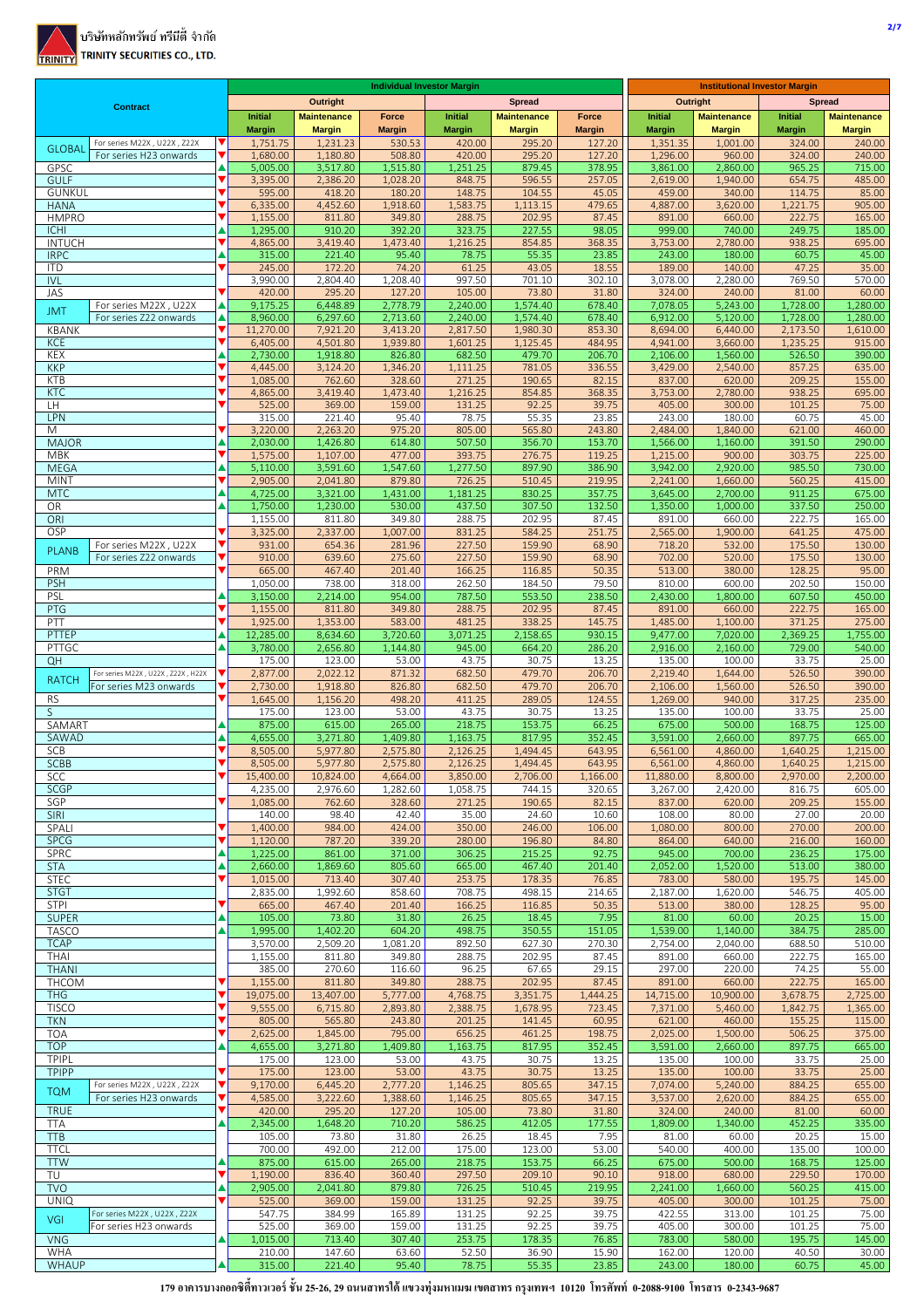

|                      |                 |                 | <b>Inter-Commodity Spread Credit</b> |                                         |                    |                           |                                         |                 |  |
|----------------------|-----------------|-----------------|--------------------------------------|-----------------------------------------|--------------------|---------------------------|-----------------------------------------|-----------------|--|
|                      |                 |                 |                                      | Leg <sub>1</sub>                        |                    | Leg <sub>2</sub>          |                                         |                 |  |
| <b>CC Group Name</b> | <b>CC Group</b> | Credit Rate (%) | <b>Combined Commodity</b>            | <b>Delta Per</b><br><b>Spread Ratio</b> | <b>Side of Leg</b> | <b>Combined Commodity</b> | <b>Delta Per</b><br><b>Spread Ratio</b> | Side of Leg     |  |
| <b>INDEX</b>         | 101             | 80              | <b>ENERG</b>                         | $\mathbf{1}$                            | A                  | SET50                     | $\mathbf{1}$                            | $\, {\bf B}$    |  |
| <b>INDEX</b>         | I <sub>01</sub> | 80              | <b>SET50</b>                         | $\mathbf{1}$                            | $\mathsf{A}$       | <b>FOOD</b>               | $\overline{1}$                          | $\sf B$         |  |
| <b>INDEX</b>         | 101             | 70              | COMM                                 | $\mathbf{1}$                            | A                  | SET50                     | $\overline{2}$                          | B               |  |
| <b>INDEX</b>         | I <sub>01</sub> | 60              | <b>COMM</b>                          | $\mathbf{1}$                            | $\mathsf{A}$       | <b>FOOD</b>               | $\mathbf{3}$                            | $\, {\bf B}$    |  |
| <b>INDEX</b>         | 101             | 60              | <b>BANK</b>                          | $\mathbf{1}$                            | A                  | SET50                     | $\overline{c}$                          | B               |  |
| <b>INDEX</b>         | I <sub>01</sub> | 60              | <b>ENERG</b>                         | $\mathbf{1}$                            | A                  | <b>FOOD</b>               | $\overline{2}$                          | $\, {\bf B}$    |  |
| <b>INDEX</b>         | 101             | 50              | COMM                                 | $\mathbf{1}$                            | A                  | <b>BANK</b>               | $\mathbf{1}$                            | B               |  |
| <b>INDEX</b>         | I <sub>01</sub> | 50              | COMM                                 | $\mathbf{1}$                            | $\mathsf{A}$       | <b>ENERG</b>              | $\overline{a}$                          | $\sf B$         |  |
| <b>INDEX</b>         | 101             | 50              | <b>BANK</b>                          | $\mathbf{1}$                            | A                  | FOOD                      | $\mathbf 3$                             | $\, {\bf B}$    |  |
| <b>INDEX</b>         | I <sub>01</sub> | $30\,$          | <b>BANK</b>                          | $\mathbf{1}$                            | A                  | <b>ENERG</b>              | $\overline{2}$                          | $\, {\bf B}$    |  |
| <b>METAL</b>         | MT1             | 80              | GOLD                                 | $\mathbf{1}$                            | A                  | GOLD-D                    | $\overline{7}$                          | В               |  |
| <b>METAL</b>         | MT <sub>1</sub> | 70              | GOLD                                 | $\mathbf{1}$                            | $\mathsf{A}$       | GO                        | $\mathbf{3}$                            | $\sf B$         |  |
| <b>METAL</b>         | MT1             | 70              | GO                                   | $\mathbf{1}$                            | A                  | GOLD-D                    | $_{\rm 3}$                              | B               |  |
| <b>METAL</b>         | MT <sub>1</sub> | 70              | GO                                   | $\mathbf{1}$                            | $\mathsf{A}$       | SVF                       | $\bf 8$                                 | $\sf B$         |  |
| ICT                  | S01             | 60              | <b>DTAC</b>                          | $\mathbf{1}$                            | A                  | TRUE                      | $10\,$                                  | B               |  |
| <b>ICT</b>           | <b>S01</b>      | $30\,$          | <b>DTAC</b>                          | $\mathbf{1}$                            | $\mathsf{A}$       | SAMART                    | $\overline{7}$                          | $\, {\bf B}$    |  |
| ICT                  | S01             | 30              | <b>THCOM</b>                         | $\mathbf{1}$                            | A                  | <b>JAS</b>                | $\mathbf{3}$                            | B               |  |
| <b>PROP</b>          | <b>S02</b>      | 60              | AMATA                                | $\mathbf{1}$                            | $\mathsf{A}$       | <b>WHA</b>                | $\,6\,$                                 | $\mathsf B$     |  |
| PROP                 | <b>S02</b>      | 50              | LH                                   | $\mathbf{1}$                            | A                  | SIRI                      | 8                                       | B               |  |
| <b>PROP</b>          | <b>S02</b>      | 50              | <b>WHA</b>                           | $\mathbf{1}$                            | A                  | <b>SIRI</b>               | $\mathbf 3$                             | $\, {\bf B}$    |  |
| PROP                 | <b>S02</b>      | 40              | AMATA                                | $\mathbf{1}$                            | A                  | $\mathbb S$               | $10\,$                                  | B               |  |
| PROP                 | <b>S02</b>      | 40              | AMATA                                | $\mathbf{1}$                            | $\mathsf{A}$       | <b>SIRI</b>               | 18                                      | $\sf B$         |  |
| PROP                 | <b>S02</b>      | 40              | LH                                   | $\mathbf{1}$                            | Α                  | <b>WHA</b>                | $\mathbf 3$                             | B               |  |
| PROP                 | <b>S02</b>      | 40              | $\mathbb S$                          | $\overline{1}$                          | $\mathsf{A}$       | SIRI                      | $\overline{2}$                          | $\, {\bf B}$    |  |
| PROP                 | <b>S02</b>      | $30\,$          | SPALI                                | $\mathbf{1}$                            | $\mathsf A$        | AMATA                     | $\mathbf{1}$                            | В               |  |
| <b>PROP</b>          | <b>S02</b>      | 30              | SPALI                                | $\mathbf{1}$                            | $\mathsf{A}$       | WHA                       | $\mathbf 7$                             | $\, {\bf B} \,$ |  |
| PROP                 | <b>S02</b>      | 30              | AMATA                                | $\mathbf{1}$                            | A                  | $\mathsf{L}\mathsf{H}$    | $\overline{2}$                          | В               |  |
| PROP                 | <b>S02</b>      | 30              | AMATA                                | $\overline{1}$                          | $\mathsf{A}$       | AWC                       | $\overline{4}$                          | $\, {\bf B}$    |  |
| PROP                 | <b>S02</b>      | 30              | ORI                                  | $\mathbf{1}$                            | A                  | S                         | $\,$ 5 $\,$                             | В               |  |
| <b>ENERG</b>         | <b>S06</b>      | 70              | GPSC                                 | $\mathbf{1}$                            | $\mathsf{A}$       | <b>BGRIM</b>              | $\overline{2}$                          | B               |  |
| <b>ENERG</b>         | <b>S06</b>      | 70              | <b>TOP</b>                           | $\mathbf{1}$                            | A                  | ESSO                      | $\,6\,$                                 | В               |  |
| ENERG                | <b>S06</b>      | 60              | PTTEP                                | $\mathbf{1}$                            | $\mathsf{A}$       | ESSO                      | $16\,$                                  | $\, {\bf B} \,$ |  |
| ENERG                | <b>S06</b>      | 60              | GPSC                                 | $\mathbf{1}$                            | A                  | GULF                      | $\mathbf{1}$                            | В               |  |
| <b>ENERG</b>         | <b>S06</b>      | 60              | <b>TOP</b>                           | $\mathbf{1}$                            | $\mathsf A$        | SPRC                      | $\sqrt{5}$                              | $\, {\bf B}$    |  |
| ENERG                | <b>S06</b>      | 60              | SPRC                                 | $\mathbf{1}$                            | A                  | ESSO                      | $\mathbf{1}$                            | В               |  |
| <b>ENERG</b>         | <b>S06</b>      | 50              | EA                                   | $\overline{1}$                          | $\mathsf{A}$       | <b>GPSC</b>               | $\overline{1}$                          | $\, {\bf B} \,$ |  |
| ENERG                | <b>S06</b>      | 50              | EA                                   | $\mathbf{1}$                            | A                  | GULF                      | $\mathbf 2$                             | В               |  |
| ENERG                | <b>S06</b>      | 50              | GPSC                                 | $\mathbf{1}$                            | $\mathsf{A}$       | <b>GUNKUL</b>             | $12$                                    | $\, {\bf B} \,$ |  |
| ENERG                | <b>S06</b>      | 50              | GPSC                                 | $\mathbf{1}$                            | A                  | <b>TPIPP</b>              | $18\,$                                  | В               |  |
| ENERG                | <b>S06</b>      | $50\,$          | <b>TOP</b>                           | $\mathbf{1}$                            | $\mathsf A$        | <b>BANPU</b>              | $\sqrt{5}$                              | $\, {\bf B} \,$ |  |
| ENERG                | <b>S06</b>      | 50              | <b>TOP</b>                           | $\mathbf{1}$                            | $\mathsf A$        | <b>IRPC</b>               | 17                                      | В               |  |
| ENERG                | <b>S06</b>      | 50              | ESSO                                 | $\vert$ 1                               | $\mathsf A$        | <b>IRPC</b>               | $\mathbf{3}$                            | $\, {\bf B}$    |  |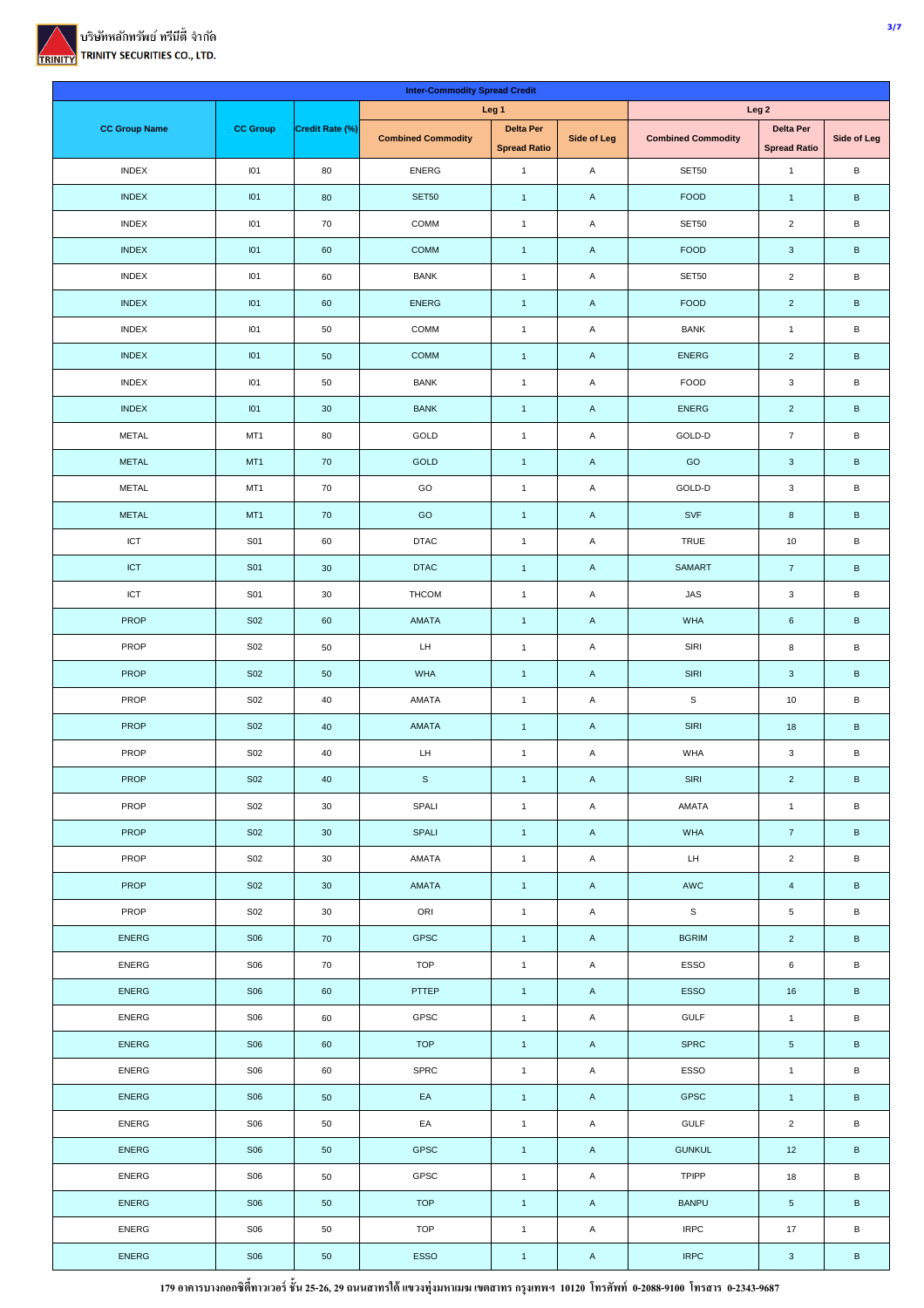

|                      |                 |                 | <b>Inter-Commodity Spread Credit</b> |                                         |                    |                             |                                         |                 |  |
|----------------------|-----------------|-----------------|--------------------------------------|-----------------------------------------|--------------------|-----------------------------|-----------------------------------------|-----------------|--|
|                      |                 |                 |                                      | Leg <sub>1</sub>                        |                    | Leg <sub>2</sub>            |                                         |                 |  |
| <b>CC Group Name</b> | <b>CC Group</b> | Credit Rate (%) | <b>Combined Commodity</b>            | <b>Delta Per</b><br><b>Spread Ratio</b> | <b>Side of Leg</b> | <b>Combined Commodity</b>   | <b>Delta Per</b><br><b>Spread Ratio</b> | Side of Leg     |  |
| <b>ENERG</b>         | <b>S06</b>      | 50              | <b>GUNKUL</b>                        | $\mathbf{1}$                            | A                  | <b>TPIPP</b>                | $\mathbf{1}$                            | B               |  |
| <b>ENERG</b>         | <b>S06</b>      | 40              | PTTEP                                | $\mathbf{1}$                            | $\mathsf{A}$       | <b>TOP</b>                  | $\mathbf{3}$                            | $\sf B$         |  |
| <b>ENERG</b>         | <b>S06</b>      | 40              | PTTEP                                | $\mathbf{1}$                            | A                  | SPRC                        | 14                                      | B               |  |
| <b>ENERG</b>         | <b>S06</b>      | 40              | EA                                   | $\mathbf{1}$                            | A                  | <b>GUNKUL</b>               | $16\,$                                  | $\,$ B          |  |
| <b>ENERG</b>         | <b>S06</b>      | 40              | EA                                   | $\mathbf{1}$                            | A                  | <b>IRPC</b>                 | 26                                      | B               |  |
| <b>ENERG</b>         | <b>S06</b>      | 40              | <b>GULF</b>                          | $\mathbf{1}$                            | A                  | <b>TPIPP</b>                | 13                                      | $\, {\bf B}$    |  |
| <b>ENERG</b>         | <b>S06</b>      | 40              | <b>GULF</b>                          | $\mathbf{1}$                            | Α                  | <b>IRPC</b>                 | 14                                      | B               |  |
| <b>ENERG</b>         | <b>S06</b>      | 40              | <b>BANPU</b>                         | $\mathbf{1}$                            | A                  | <b>SPRC</b>                 | $\overline{1}$                          | $\sf B$         |  |
| <b>ENERG</b>         | <b>S06</b>      | 40              | <b>BANPU</b>                         | $\mathbf{1}$                            | A                  | SGP                         | $\mathbf{1}$                            | B               |  |
| <b>ENERG</b>         | <b>S06</b>      | 40              | <b>BANPU</b>                         | $\mathbf{1}$                            | $\mathsf{A}$       | <b>IRPC</b>                 | $\overline{4}$                          | $\sf B$         |  |
| <b>ENERG</b>         | <b>S06</b>      | 40              | <b>TPIPP</b>                         | $\mathbf{1}$                            | A                  | <b>IRPC</b>                 | $\overline{1}$                          | $\, {\bf B}$    |  |
| <b>ENERG</b>         | <b>S06</b>      | 30              | PTTEP                                | $\mathbf{1}$                            | A                  | <b>SGP</b>                  | 14                                      | $\sf B$         |  |
| ENERG                | <b>S06</b>      | $30\,$          | EA                                   | $\mathbf{1}$                            | A                  | ESSO                        | 9                                       | B               |  |
| <b>ENERG</b>         | <b>S06</b>      | $30\,$          | GPSC                                 | $\mathbf{1}$                            | $\mathsf{A}$       | <b>BPP</b>                  | $\overline{4}$                          | $\, {\bf B}$    |  |
| <b>BANK</b>          | S <sub>13</sub> | 70              | <b>KBANK</b>                         | $\mathbf{1}$                            | A                  | BBL                         | $\mathbf{1}$                            | $\sf B$         |  |
| <b>BANK</b>          | <b>S13</b>      | 60              | <b>KBANK</b>                         | $\mathbf{1}$                            | $\mathsf{A}$       | <b>SCB</b>                  | $\overline{1}$                          | $\, {\bf B}$    |  |
| <b>BANK</b>          | S <sub>13</sub> | 60              | <b>BBL</b>                           | $\mathbf{1}$                            | Α                  | <b>SCB</b>                  | $\mathbf{1}$                            | B               |  |
| <b>BANK</b>          | <b>S13</b>      | 50              | <b>SCB</b>                           | $\mathbf{1}$                            | $\mathsf{A}$       | <b>TTB</b>                  | 88                                      | В               |  |
| <b>BANK</b>          | S <sub>13</sub> | 40              | <b>KBANK</b>                         | $\mathbf{1}$                            | A                  | KTB                         | $10$                                    | B               |  |
| <b>BANK</b>          | S <sub>13</sub> | 30              | <b>SCB</b>                           | $\mathbf{1}$                            | $\mathsf{A}$       | <b>KTB</b>                  | $\overline{7}$                          | $\, {\sf B}$    |  |
| FOOD                 | S16             | 50              | CPF                                  | $\mathbf{1}$                            | A                  | <b>TKN</b>                  | $\mathsf 3$                             | B               |  |
| <b>FOOD</b>          | <b>S16</b>      | 40              | <b>OSP</b>                           | $\mathbf{1}$                            | $\mathsf{A}$       | <b>ICHI</b>                 | $\overline{4}$                          | $\sf B$         |  |
| <b>FOOD</b>          | S16             | 30              | ${\sf M}$                            | $\mathbf{1}$                            | Α                  | ICHI                        | $\,$ 5 $\,$                             | B               |  |
| <b>FOOD</b>          | <b>S16</b>      | $30\,$          | OSP                                  | $1 -$                                   | $\mathsf{A}$       | CPF                         | $\overline{1}$                          | B               |  |
| FOOD                 | S16             | 30              | OSP                                  | $\mathbf{1}$                            | $\mathsf A$        | TKN                         | ${\bf 5}$                               | В               |  |
| FOOD                 | <b>S16</b>      | 30              | <b>MINT</b>                          | $\mathbf{1}$                            | $\mathsf{A}$       | <b>ICHI</b>                 | $\mathbf{3}$                            | $\, {\bf B} \,$ |  |
| ETRON                | S23             | 70              | KCE                                  | $\overline{1}$                          | $\mathsf A$        | HANA                        | $\mathbf{1}$                            | В               |  |
| ETRON                | <b>S23</b>      | 50              | <b>DELTA</b>                         | $\mathbf{1}$                            | $\mathsf A$        | KCE                         | ${\bf 5}$                               | $\, {\bf B} \,$ |  |
| ETRON                | S23             | 40              | <b>DELTA</b>                         | $\mathbf{1}$                            | A                  | HANA                        | $\boldsymbol{7}$                        | В               |  |
| <b>FIN</b>           | <b>S24</b>      | 60              | SAWAD                                | $\overline{1}$                          | $\mathsf{A}$       | <b>MTC</b>                  | $\mathbf{1}$                            | $\, {\bf B} \,$ |  |
| <b>FIN</b>           | S24             | 50              | <b>JMT</b>                           | $\mathbf{1}$                            | $\mathsf A$        | <b>MTC</b>                  | $\overline{2}$                          | В               |  |
| <b>FIN</b>           | <b>S24</b>      | 50              | KTC                                  | $\overline{1}$                          | $\mathsf{A}$       | SAWAD                       | $\mathbf{1}$                            | $\, {\bf B} \,$ |  |
| FIN                  | <b>S24</b>      | $40\,$          | KTC                                  | $\mathbf{1}$                            | A                  | <b>MTC</b>                  | $\mathbf{1}$                            | В               |  |
| <b>FIN</b>           | <b>S24</b>      | 40              | SAWAD                                | $\vert$ 1                               | $\mathsf A$        | <b>THANI</b>                | $12$                                    | $\, {\bf B} \,$ |  |
| FIN                  | S24             | $40\,$          | <b>MTC</b>                           | $\mathbf{1}$                            | $\mathsf A$        | THANI                       | $11$                                    | В               |  |
| <b>FIN</b>           | <b>S24</b>      | 30              | <b>JMT</b>                           | $\overline{1}$                          | $\mathsf{A}$       | SAWAD                       | $\mathbf{1}$                            | $\, {\bf B} \,$ |  |
| TRANS                | S30             | 70              | PSL                                  | $\mathbf{1}$                            | A                  | <b>TTA</b>                  | $\mathbf 2$                             | В               |  |
| <b>TRANS</b>         | <b>S30</b>      | $50\,$          | $\mathsf{BA}$                        | $\vert$ 1                               | $\mathsf{A}$       | AAV                         | $\overline{4}$                          | $\, {\bf B} \,$ |  |
| TRANS                | <b>S30</b>      | $40\,$          | AOT                                  | $\mathbf{1}$                            | A                  | <b>TTA</b>                  | $\scriptstyle\rm 7$                     | $\mathsf B$     |  |
| TRANS                | <b>S30</b>      | 30              | AOT                                  | $\vert$ 1                               | $\mathsf A$        | PSL                         | $\mathbf{3}$                            | B               |  |
| <b>TOURISM</b>       | <b>S38</b>      | $50\,$          | CENTEL                               | $\overline{1}$                          | $\mathsf{A}$       | ERW                         | $11$                                    | В               |  |
| CONS                 | <b>S46</b>      | 40              | <b>STPI</b>                          | $\vert 1 \vert$                         | $\mathsf A$        | $\ensuremath{\mathsf{ITD}}$ | $\overline{2}$                          | $\sf B$         |  |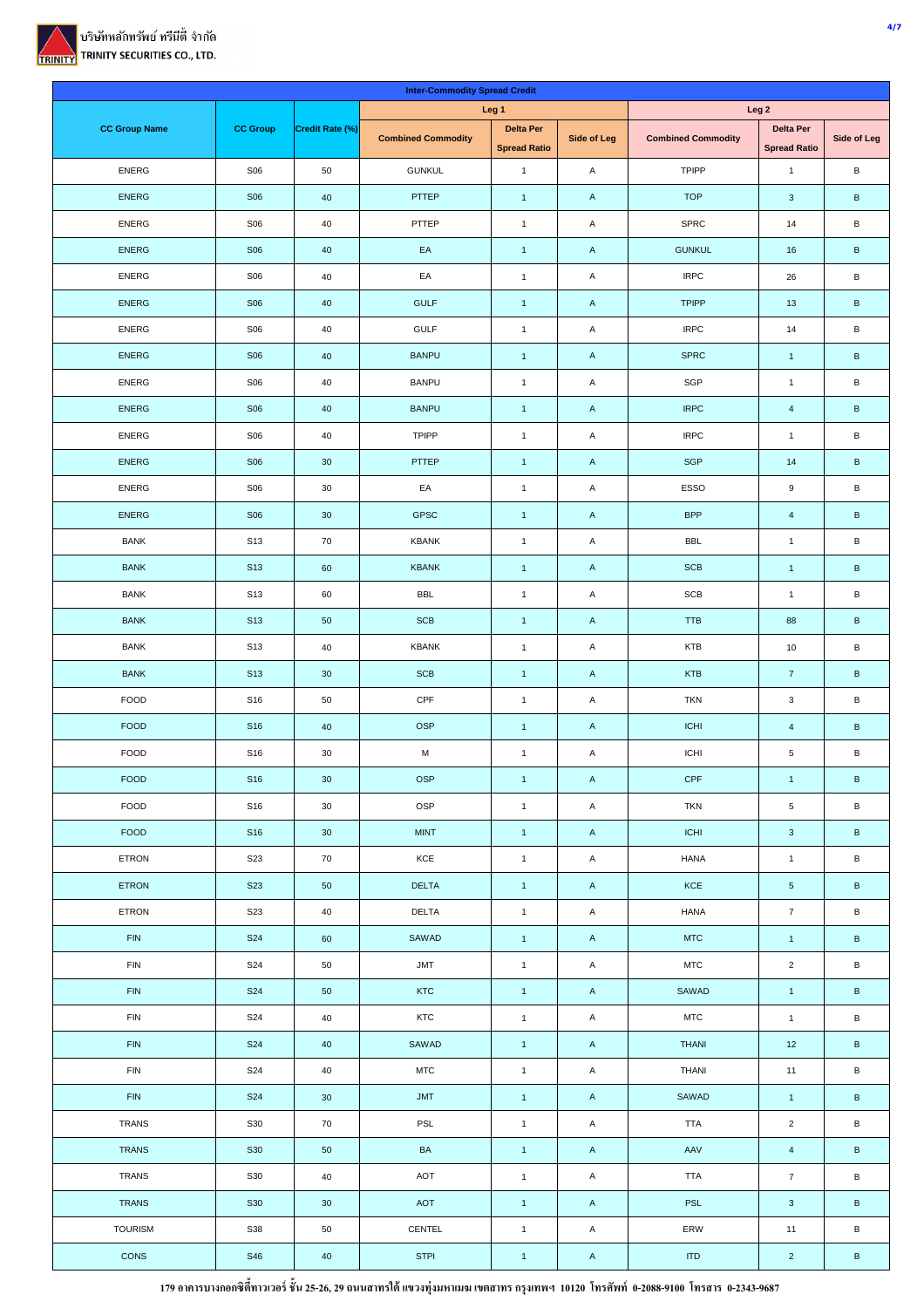

## ้อัตราหลักประกันการชื้อขายสัญญาชื้อขายล่วงหน้า

์ โดยคำนวณตามมาตรฐานการประกอบธุรกิจของชมรมผู้ประกอบธุรกิจสัญญาซื้อขายล่วงหน้า ที่กำหนดเป็น <u>อั<mark>ตราขั้นต่ำ</mark> </u>ที่เรียกเก็บตามประเภทลูกค้าดังนี้

|                              | ประเภทลูกค้า                                          | (Initial Margin)       | อัตราการวางหลักประกันเริ่มต้น      | อัตราหลักประกันรักษาสภาพ<br>(Maintenance Margin) |                      | อัตราหลักประกันขันตำ<br>(Force Margin) |                                      |                                      | ่ มีผลบังคับใช้ตั้งแต่วันที่ 07 มิถนายน 2565 |                      |                                      |  |
|------------------------------|-------------------------------------------------------|------------------------|------------------------------------|--------------------------------------------------|----------------------|----------------------------------------|--------------------------------------|--------------------------------------|----------------------------------------------|----------------------|--------------------------------------|--|
|                              | ลกค้าทั่วไป                                           | 100%                   |                                    | 70.2857%                                         |                      | 30.2857%                               |                                      |                                      |                                              |                      |                                      |  |
|                              |                                                       |                        |                                    |                                                  |                      |                                        |                                      |                                      |                                              |                      | Unit: Baht / Contract                |  |
|                              |                                                       |                        | Outright                           | <b>Individual Investor Margin</b>                |                      | <b>Spread</b>                          |                                      | Outright                             | <b>Institutional Investor Margin</b>         | <b>Spread</b>        |                                      |  |
|                              | <b>Contract</b>                                       | <b>Initial</b>         | <b>Maintenance</b>                 | Force                                            | <b>Initial</b>       | <b>Maintenance</b>                     | <b>Force</b>                         | <b>Initial</b>                       | <b>Maintenance</b>                           | <b>Initial</b>       | <b>Maintenance</b>                   |  |
|                              |                                                       | <b>Margin</b>          | <b>Margin</b>                      | <b>Margin</b>                                    | <b>Margin</b>        | <b>Margin</b>                          | <b>Margin</b>                        | <b>Margin</b>                        | <b>Margin</b>                                | <b>Margin</b>        | <b>Margin</b>                        |  |
| 1. Index Market              |                                                       | 26,075.00              | 18,327.00                          | 7,897.00                                         | 6,518.75             | 4,581.75                               | 1,974.25                             | 20,115.00                            | 14,900.00                                    | 5,028.75             | 3,725.00                             |  |
| <b>BANK</b><br>COMM          |                                                       | 16,695.00              | 11,734.20                          | 5,056.20                                         | 4,173.75             | 2,933.55                               | 1,264.05                             | 12,879.00                            | 9,540.00                                     | 3,219.75             | 2,385.00                             |  |
| ENERG                        |                                                       | 9,555.00               | 6,715.80                           | 2,893.80                                         | 2,388.75             | 1,678.95                               | 723.45                               | 7,371.00                             | 5,460.00                                     | 1,842.75             | 1,365.00                             |  |
| <b>FOOD</b>                  |                                                       | 5,250.00               | 3,690.00                           | 1,590.00                                         | 1,312.50             | 922.50                                 | 397.50                               | 4,050.00                             | 3,000.00                                     | 1,012.50             | 750.00                               |  |
| ICT<br><b>SET50</b>          |                                                       | 12,915.00<br>7,350.00  | 9,077.40<br>5,166.00               | 3,911.40<br>2,226.00                             | 3,228.75<br>1,837.50 | 2,269.35<br>1,291.50                   | 977.85<br>556.50                     | 9,963.00<br>5,670.00                 | 7,380.00<br>4,200.00                         | 2,490.75<br>1,417.50 | 1,845.00<br>1,050.00                 |  |
| Metal Market                 |                                                       |                        |                                    |                                                  |                      |                                        |                                      |                                      |                                              |                      |                                      |  |
| 50 Baht Gold                 |                                                       | 64,225.00              | 45,141.00                          | 19,451.00                                        | 16,056.25            | 11,285.25                              | 4,862.75                             | 49,545.00                            | 36,700.00                                    | 12,386.25            | 9,175.00                             |  |
| 10 Baht Gold                 |                                                       | 12,845.00              | 9,028.20                           | 3,890.20                                         | 3,211.25             | 2,257.05                               | 972.55                               | 9,909.00                             | 7,340.00                                     | 2,477.25             | 1,835.00                             |  |
| Gold Online<br>Silver Online |                                                       | 24,150.00<br>5,530.00  | 16,974.00<br>3,886.80              | 7,314.00<br>1,674.80                             | 6,037.50<br>÷        | 4,243.50<br>$\Box$                     | 1,828.50<br>$\overline{\phantom{a}}$ | 18,630.00<br>4,266.00                | 13,800.00<br>3,160.00                        | 4,657.50<br>$\omega$ | 3,450.00<br>$\overline{\phantom{a}}$ |  |
| Gold-D                       |                                                       | 9,625.00               | 6,765.00                           | 2,915.00                                         |                      | $\overline{\phantom{a}}$               |                                      | 7,425.00                             | 5,500.00                                     |                      | $\sim$                               |  |
|                              | - Spot Month Margin                                   |                        | Individual = 30,450 (17,400*1.75)  |                                                  |                      |                                        |                                      | Institutional = 23,490 (17,400*1.35) |                                              |                      |                                      |  |
| 3. Currency Market           |                                                       |                        |                                    |                                                  |                      |                                        |                                      |                                      |                                              |                      |                                      |  |
| <b>USD</b>                   | 4. Interest Rate Market                               | 630.00                 | 442.80                             | 190.80                                           | 157.50               | 110.70                                 | 47.70                                | 486.00                               | 360.00                                       | 121.50               | 90.00                                |  |
|                              | 5Y Government Bond                                    | 10,605.00              | 7,453.80                           | 3,211.80                                         | 2,651.25             | 1,863.45                               | 802.95                               | 8,181.00                             | 6,060.00                                     | 2,045.25             | 1,515.00                             |  |
| <b>3M BIBOR</b>              |                                                       | 560.00                 | 393.60                             | 169.60                                           | 1,120.00             | 787.20                                 | 339.20                               | 432.00                               | 320.00                                       | 108.00               | 80.00                                |  |
|                              | 5. Agriculture Market                                 |                        |                                    |                                                  |                      |                                        |                                      |                                      |                                              |                      |                                      |  |
| RSS3<br>RSS3D                |                                                       | 40,425.00<br>40,425.00 | 28,413.00<br>28,413.00             | 12,243.00<br>12,243.00                           | $\Box$               | $\sim$                                 |                                      | 31,185.00<br>31,185.00               | 23,100.00<br>23,100.00                       | $\sim$               | $\equiv$                             |  |
|                              | - Spot Month Margin                                   |                        | Individual = 127,750 (73,000*1.75) |                                                  |                      |                                        |                                      | Institutional = 98,550 (73,000*1.35) |                                              |                      |                                      |  |
| Japanese Rubber              |                                                       | 6,090.00               | 4,280.40                           | 1,844.40                                         |                      |                                        |                                      | 4,698.00                             | 3,480.00                                     |                      |                                      |  |
| 6. Stock Market              |                                                       |                        |                                    |                                                  |                      |                                        |                                      |                                      |                                              |                      |                                      |  |
| AAV                          | For series M22X, U22X<br>For series Z22 onwards       | 330.75<br>315.00       | 232.47<br>221.40                   | 100.17<br>95.40                                  | 78.75<br>78.75       | 55.35<br>55.35                         | 23.85<br>23.85                       | 255.15<br>243.00                     | 189.00<br>180.00                             | 60.75<br>60.75       | 45.00<br>45.00                       |  |
| <b>ADVANC</b>                |                                                       | 13,685.00              | 9,618.60                           | 4,144.60                                         | 3,421.25             | 2,404.65                               | 1,036.15                             | 10,557.00                            | 7,820.00                                     | 2,639.25             | 1,955.00                             |  |
| <b>AEONTS</b>                |                                                       | 15,050.00              | 10,578.00                          | 4,558.00                                         | 3,762.50             | 2,644.50                               | 1,139.50                             | 11,610.00                            | 8,600.00                                     | 2,902.50             | 2,150.00                             |  |
| AMATA                        |                                                       | 1,785.00               | 1,254.60                           | 540.60                                           | 446.25               | 313.65                                 | 135.15                               | 1,377.00                             | 1,020.00                                     | 344.25               | 255.00                               |  |
| AOT<br>AP                    |                                                       | 4,235.00<br>1,085.00   | 2,976.60<br>762.60                 | 1,282.60<br>328.60                               | 1,058.75<br>271.25   | 744.15<br>190.65                       | 320.65<br>82.15                      | 3,267.00<br>837.00                   | 2,420.00<br>620.00                           | 816.75<br>209.25     | 605.00<br>155.00                     |  |
| <b>AWC</b>                   |                                                       | 420.00                 | 295.20                             | 127.20                                           | 105.00               | 73.80                                  | 31.80                                | 324.00                               | 240.00                                       | 81.00                | 60.00                                |  |
| BA                           |                                                       | 1,540.00               | 1,082.40                           | 466.40                                           | 385.00               | 270.60                                 | 116.60                               | 1,188.00                             | 880.00                                       | 297.00               | 220.00                               |  |
| <b>BAM</b>                   |                                                       | 1,365.00               | 959.40                             | 413.40                                           | 341.25               | 239.85                                 | 103.35                               | 1,053.00                             | 780.00                                       | 263.25               | 195.00                               |  |
| <b>BANPU</b>                 | For series M22X<br>For series U22 onwards             | 1,620.50<br>1,365.00   | 1,138.98<br>959.40                 | 490.78<br>413.40                                 | 341.25<br>341.25     | 239.85<br>239.85                       | 103.35<br>103.35                     | 1,250.10<br>1,053.00                 | 926.00<br>780.00                             | 263.25<br>263.25     | 195.00<br>195.00                     |  |
| BAY                          |                                                       | 3,360.00               | 2,361.60                           | 1,017.60                                         | 840.00               | 590.40                                 | 254.40                               | 2,592.00                             | 1,920.00                                     | 648.00               | 480.00                               |  |
| <b>BBL</b>                   |                                                       | 7,945.00               | 5,584.20                           | 2,406.20                                         | 1,986.25             | 1,396.05                               | 601.55                               | 6,129.00                             | 4,540.00                                     | 1,532.25             | 1,135.00                             |  |
| <b>BCH</b><br><b>BCP</b>     |                                                       | 1,715.00<br>2,870.00   | 1,205.40<br>2,017.20               | 519.40<br>869.20                                 | 428.75<br>717.50     | 301.35<br>504.30                       | 129.85<br>217.30                     | 1,323.00<br>2,214.00                 | 980.00<br>1,640.00                           | 330.75<br>553.50     | 245.00<br>410.00                     |  |
| <b>BCPG</b>                  |                                                       | 945.00                 | 664.20                             | 286.20                                           | 236.25               | 166.05                                 | 71.55                                | 729.00                               | 540.00                                       | 182.25               | 135.00                               |  |
| <b>BDMS</b>                  |                                                       | 1,365.00               | 959.40                             | 413.40                                           | 341.25               | 239.85                                 | 103.35                               | 1,053.00                             | 780.00                                       | 263.25               | 195.00                               |  |
| <b>BEAUTY</b>                |                                                       | 175.00                 | 123.00                             | 53.00                                            | 43.75                | 30.75                                  | 13.25                                | 135.00                               | 100.00                                       | 33.75                | 25.00                                |  |
| <b>BEC</b><br>BEM            |                                                       | 1,925.00<br>525.00     | 1,353.00<br>369.00                 | 583.00<br>159.00                                 | 481.25<br>131.25     | 338.25<br>92.25                        | 145.75<br>39.75                      | 1,485.00<br>405.00                   | 1,100.00<br>300.00                           | 371.25<br>101.25     | 275.00<br>75.00                      |  |
| <b>BGRIM</b>                 |                                                       | 2,660.00               | 1,869.60                           | 805.60                                           | 665.00               | 467.40                                 | 201.40                               | 2,052.00                             | 1,520.00                                     | 513.00               | 380.00                               |  |
| BH                           |                                                       | 12,250.00              | 8,610.00                           | 3,710.00                                         | 3,062.50             | 2,152.50                               | 927.50                               | 9,450.00                             | 7,000.00                                     | 2,362.50             | 1,750.00                             |  |
| <b>BJC</b><br><b>BLA</b>     |                                                       | 2,625.00<br>5,215.00   | 1,845.00<br>3,665.40               | 795.00<br>1,579.40                               | 656.25<br>1,303.75   | 461.25<br>916.35                       | 198.75<br>394.85                     | 2,025.00<br>4,023.00                 | 1,500.00<br>2,980.00                         | 506.25<br>1,005.75   | 375.00<br>745.00                     |  |
| <b>BLAND</b>                 |                                                       | 105.00                 | 73.80                              | 31.80                                            | 26.25                | 18.45                                  | 7.95                                 | 81.00                                | 60.00                                        | 20.25                | 15.00                                |  |
| <b>BPP</b>                   |                                                       | 1,015.00               | 713.40                             | 307.40                                           | 253.75               | 178.35                                 | 76.85                                | 783.00                               | 580.00                                       | 195.75               | 145.00                               |  |
| <b>BTS</b>                   |                                                       | 630.00                 | 442.80                             | 190.80                                           | 157.50               | 110.70                                 | 47.70                                | 486.00                               | 360.00                                       | 121.50               | 90.00                                |  |
| CBG<br>CENTEL                |                                                       | 7,630.00<br>4,760.00   | 5,362.80<br>3,345.60               | 2,310.80<br>1,441.60                             | 1,907.50<br>1,190.00 | 1,340.70<br>836.40                     | 577.70<br>360.40                     | 5,886.00<br>3,672.00                 | 4,360.00<br>2,720.00                         | 1,471.50<br>918.00   | 1,090.00<br>680.00                   |  |
| <b>CHG</b>                   |                                                       | 315.00                 | 221.40                             | 95.40                                            | 78.75                | 55.35                                  | 23.85                                | 243.00                               | 180.00                                       | 60.75                | 45.00                                |  |
| CK                           |                                                       | 1,610.00               | 1,131.60                           | 487.60                                           | 402.50               | 282.90                                 | 121.90                               | 1,242.00                             | 920.00                                       | 310.50               | 230.00                               |  |
| <b>CKP</b>                   |                                                       | 420.00                 | 295.20                             | 127.20                                           | 105.00               | 73.80                                  | 31.80                                | 324.00                               | 240.00                                       | 81.00                | 60.00                                |  |
| COM7                         | For series M22X, U22X, Z22X<br>For series H23 onwards | 7,420.00<br>3,710.00   | 5,215.20<br>2,607.60               | 2,247.20<br>1,123.60                             | 927.50<br>927.50     | 651.90<br>651.90                       | 280.90<br>280.90                     | 5,724.00<br>2,862.00                 | 4,240.00<br>2,120.00                         | 715.50<br>715.50     | 530.00<br>530.00                     |  |
| CPALL                        |                                                       | 3,255.00               | 2,287.80                           | 985.80                                           | 813.75               | 571.95                                 | 246.45                               | 2,511.00                             | 1,860.00                                     | 627.75               | 465.00                               |  |
| <b>CPF</b>                   |                                                       | 1,295.00               | 910.20                             | 392.20                                           | 323.75               | 227.55                                 | 98.05                                | 999.00                               | 740.00                                       | 249.75               | 185.00                               |  |
| CPN<br><b>CRC</b>            |                                                       | 5,425.00<br>3,465.00   | 3,813.00<br>2,435.40               | 1,643.00<br>1,049.40                             | 1,356.25<br>866.25   | 953.25<br>608.85                       | 410.75<br>262.35                     | 4,185.00<br>2,673.00                 | 3,100.00<br>1,980.00                         | 1,046.25<br>668.25   | 775.00<br>495.00                     |  |
| DELTA                        |                                                       | 62,825.00              | 44,157.00                          | 19,027.00                                        | 15,706.25            | 11,039.25                              | 4,756.75                             | 48,465.00                            | 35,900.00                                    | 12,116.25            | 8,975.00                             |  |
| <b>DTAC</b>                  |                                                       | 4,340.00               | 3,050.40                           | 1,314.40                                         | 1,085.00             | 762.60                                 | 328.60                               | 3,348.00                             | 2,480.00                                     | 837.00               | 620.00                               |  |
| ΕA                           |                                                       | 9,345.00               | 6,568.20                           | 2,830.20                                         | 2,336.25             | 1,642.05                               | 707.55                               | 7,209.00                             | 5,340.00                                     | 1,802.25             | 1,335.00                             |  |
| EASTW<br>EGCO                |                                                       | 875.00<br>9,345.00     | 615.00<br>6,568.20                 | 265.00<br>2,830.20                               | 218.75<br>2,336.25   | 153.75<br>1,642.05                     | 66.25<br>707.55                      | 675.00<br>7,209.00                   | 500.00<br>5,340.00                           | 168.75<br>1,802.25   | 125.00<br>1,335.00                   |  |
| <b>EPG</b>                   |                                                       | 1,085.00               | 762.60                             | 328.60                                           | 271.25               | 190.65                                 | 82.15                                | 837.00                               | 620.00                                       | 209.25               | 155.00                               |  |
| ERW                          |                                                       | 385.00                 | 270.60                             | 116.60                                           | 96.25                | 67.65                                  | 29.15                                | 297.00                               | 220.00                                       | 74.25                | 55.00                                |  |
| ESSO<br><b>GFPT</b>          |                                                       | 875.00<br>1,120.00     | 615.00<br>787.20                   | 265.00<br>339.20                                 | 218.75<br>280.00     | 153.75<br>196.80                       | 66.25<br>84.80                       | 675.00<br>864.00                     | 500.00<br>640.00                             | 168.75<br>216.00     | 125.00<br>160.00                     |  |
|                              |                                                       |                        |                                    |                                                  |                      |                                        |                                      |                                      |                                              |                      |                                      |  |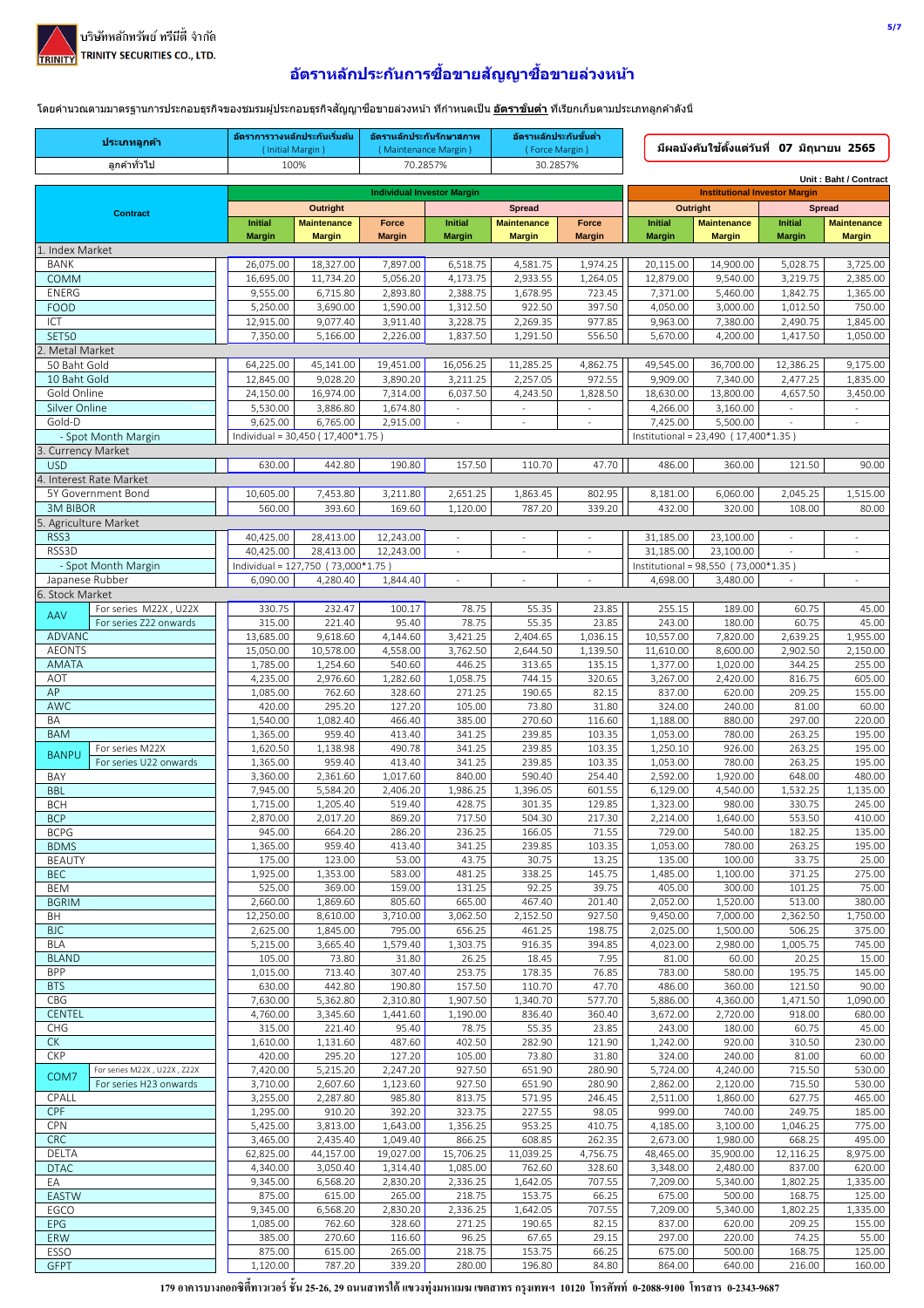

|                                                                        |                       |                      | <b>Individual Investor Margin</b> |                      |                      |                  | <b>Institutional Investor Margin</b> |                      |                      |                      |
|------------------------------------------------------------------------|-----------------------|----------------------|-----------------------------------|----------------------|----------------------|------------------|--------------------------------------|----------------------|----------------------|----------------------|
| <b>Contract</b>                                                        |                       | <b>Outright</b>      |                                   |                      | <b>Spread</b>        |                  | <b>Outright</b>                      |                      | <b>Spread</b>        |                      |
|                                                                        | <b>Initial</b>        | <b>Maintenance</b>   | Force                             | <b>Initial</b>       | <b>Maintenance</b>   | Force            | <b>Initial</b>                       | <b>Maintenance</b>   | Initial              | <b>Maintenance</b>   |
|                                                                        | <b>Margin</b>         | <b>Margin</b>        | <b>Margin</b>                     | <b>Margin</b>        | <b>Margin</b>        | <b>Margin</b>    | <b>Margin</b>                        | <b>Margin</b>        | <b>Margin</b>        | <b>Margin</b>        |
| For series M22X, U22X, Z22X<br><b>GLOBAL</b><br>For series H23 onwards | 1,898.75<br>1,820.00  | 1,334.55<br>1,279.20 | 575.05<br>551.20                  | 455.00<br>455.00     | 319.80<br>319.80     | 137.80<br>137.80 | 1,464.75<br>1,404.00                 | 1,085.00<br>1,040.00 | 351.00<br>351.00     | 260.00<br>260.00     |
| GPSC                                                                   | 4,760.00              | 3,345.60             | 1,441.60                          | 1,190.00             | 836.40               | 360.40           | 3,672.00                             | 2,720.00             | 918.00               | 680.00               |
| <b>GULF</b>                                                            | 3,640.00              | 2,558.40             | 1,102.40                          | 910.00               | 639.60               | 275.60           | 2,808.00                             | 2,080.00             | 702.00               | 520.00               |
| <b>GUNKUL</b>                                                          | 665.00                | 467.40               | 201.40                            | 166.25               | 116.85               | 50.35            | 513.00                               | 380.00               | 128.25               | 95.00                |
| <b>HANA</b>                                                            | 6,860.00              | 4,821.60             | 2,077.60                          | 1,715.00             | 1,205.40             | 519.40           | 5,292.00                             | 3,920.00             | 1,323.00             | 980.00               |
| <b>HMPRO</b>                                                           | 1,260.00              | 885.60               | 381.60                            | 315.00               | 221.40               | 95.40            | 972.00                               | 720.00               | 243.00               | 180.00               |
| <b>ICHI</b><br><b>INTUCH</b>                                           | 875.00<br>5,320.00    | 615.00<br>3,739.20   | 265.00<br>1,611.20                | 218.75<br>1,330.00   | 153.75<br>934.80     | 66.25<br>402.80  | 675.00<br>4,104.00                   | 500.00<br>3,040.00   | 168.75<br>1,026.00   | 125.00<br>760.00     |
| <b>IRPC</b>                                                            | 245.00                | 172.20               | 74.20                             | 61.25                | 43.05                | 18.55            | 189.00                               | 140.00               | 47.25                | 35.00                |
| <b>ITD</b>                                                             | 280.00                | 196.80               | 84.80                             | 70.00                | 49.20                | 21.20            | 216.00                               | 160.00               | 54.00                | 40.00                |
| <b>IVL</b>                                                             | 3,990.00              | 2,804.40             | 1,208.40                          | 997.50               | 701.10               | 302.10           | 3,078.00                             | 2,280.00             | 769.50               | 570.00               |
| JAS                                                                    | 490.00                | 344.40               | 148.40                            | 122.50               | 86.10                | 37.10            | 378.00                               | 280.00               | 94.50                | 70.00                |
| For series M22X, U22X<br><b>JMT</b>                                    | 8,601.25              | 6,045.45             | 2,604.95                          | 2,100.00             | 1,476.00             | 636.00           | 6,635.25                             | 4,915.00             | 1,620.00             | 1,200.00             |
| For series Z22 onwards<br><b>KBANK</b>                                 | 8,400.00              | 5,904.00             | 2,544.00<br>3,784.20              | 2,100.00             | 1,476.00<br>2,195.55 | 636.00<br>946.05 | 6,480.00                             | 4,800.00<br>7,140.00 | 1,620.00             | 1,200.00             |
| <b>KCE</b>                                                             | 12,495.00<br>7,000.00 | 8,782.20<br>4,920.00 | 2,120.00                          | 3,123.75<br>1,750.00 | 1,230.00             | 530.00           | 9,639.00<br>5,400.00                 | 4,000.00             | 2,409.75<br>1,350.00 | 1,785.00<br>1,000.00 |
| KEX                                                                    | 2,345.00              | 1,648.20             | 710.20                            | 586.25               | 412.05               | 177.55           | 1,809.00                             | 1,340.00             | 452.25               | 335.00               |
| <b>KKP</b>                                                             | 4,480.00              | 3,148.80             | 1,356.80                          | 1,120.00             | 787.20               | 339.20           | 3,456.00                             | 2,560.00             | 864.00               | 640.00               |
| <b>KTB</b>                                                             | 1,155.00              | 811.80               | 349.80                            | 288.75               | 202.95               | 87.45            | 891.00                               | 660.00               | 222.75               | 165.00               |
| <b>KTC</b>                                                             | 5,495.00              | 3,862.20             | 1,664.20                          | 1,373.75             | 965.55               | 416.05           | 4,239.00                             | 3,140.00             | 1,059.75             | 785.00               |
| LH                                                                     | 560.00                | 393.60               | 169.60                            | 140.00               | 98.40                | 42.40            | 432.00                               | 320.00               | 108.00               | 80.00                |
| LPN<br>Μ                                                               | 315.00<br>3,395.00    | 221.40<br>2,386.20   | 95.40<br>1,028.20                 | 78.75<br>848.75      | 55.35<br>596.55      | 23.85<br>257.05  | 243.00<br>2,619.00                   | 180.00<br>1,940.00   | 60.75<br>654.75      | 45.00<br>485.00      |
| <b>MAJOR</b>                                                           | 1,995.00              | 1,402.20             | 604.20                            | 498.75               | 350.55               | 151.05           | 1,539.00                             | 1,140.00             | 384.75               | 285.00               |
| <b>MBK</b>                                                             | 1,610.00              | 1,131.60             | 487.60                            | 402.50               | 282.90               | 121.90           | 1,242.00                             | 920.00               | 310.50               | 230.00               |
| <b>MEGA</b>                                                            | 4,585.00              | 3,222.60             | 1,388.60                          | 1,146.25             | 805.65               | 347.15           | 3,537.00                             | 2,620.00             | 884.25               | 655.00               |
| <b>MINT</b>                                                            | 2,940.00              | 2,066.40             | 890.40                            | 735.00               | 516.60               | 222.60           | 2,268.00                             | 1,680.00             | 567.00               | 420.00               |
| <b>MTC</b>                                                             | 4,060.00              | 2,853.60             | 1,229.60                          | 1,015.00             | 713.40               | 307.40           | 3,132.00                             | 2,320.00             | 783.00               | 580.00               |
| OR                                                                     | 1,680.00              | 1,180.80             | 508.80                            | 420.00               | 295.20               | 127.20           | 1,296.00                             | 960.00               | 324.00               | 240.00               |
| ORI<br>OSP                                                             | 1,155.00<br>3,605.00  | 811.80<br>2,533.80   | 349.80<br>1,091.80                | 288.75<br>901.25     | 202.95<br>633.45     | 87.45<br>272.95  | 891.00<br>2,781.00                   | 660.00<br>2,060.00   | 222.75<br>695.25     | 165.00<br>515.00     |
| For series M22X, U22X                                                  | 966.00                | 678.96               | 292.56                            | 236.25               | 166.05               | 71.55            | 745.20                               | 552.00               | 182.25               | 135.00               |
| <b>PLANB</b><br>For series Z22 onwards                                 | 945.00                | 664.20               | 286.20                            | 236.25               | 166.05               | 71.55            | 729.00                               | 540.00               | 182.25               | 135.00               |
| PRM                                                                    | 735.00                | 516.60               | 222.60                            | 183.75               | 129.15               | 55.65            | 567.00                               | 420.00               | 141.75               | 105.00               |
| <b>PSH</b>                                                             | 1,050.00              | 738.00               | 318.00                            | 262.50               | 184.50               | 79.50            | 810.00                               | 600.00               | 202.50               | 150.00               |
| PSL                                                                    | 2,835.00              | 1,992.60             | 858.60                            | 708.75               | 498.15               | 214.65           | 2,187.00                             | 1,620.00             | 546.75               | 405.00               |
| PTG                                                                    | 1,190.00              | 836.40               | 360.40                            | 297.50               | 209.10               | 90.10            | 918.00                               | 680.00               | 229.50               | 170.00               |
| PTT<br>PTTEP                                                           | 2,030.00              | 1,426.80             | 614.80                            | 507.50               | 356.70               | 153.70           | 1,566.00                             | 1,160.00             | 391.50               | 290.00               |
| PTTGC                                                                  | 11,515.00<br>3,290.00 | 8,093.40<br>2,312.40 | 3,487.40<br>996.40                | 2,878.75<br>822.50   | 2,023.35<br>578.10   | 871.85<br>249.10 | 8,883.00<br>2,538.00                 | 6,580.00<br>1,880.00 | 2,220.75<br>634.50   | 1,645.00<br>470.00   |
| QH                                                                     | 175.00                | 123.00               | 53.00                             | 43.75                | 30.75                | 13.25            | 135.00                               | 100.00               | 33.75                | 25.00                |
| For series M22X, U22X, Z22X, H22X                                      | 3,136.00              | 2,204.16             | 949.76                            | 743.75               | 522.75               | 225.25           | 2,419.20                             | 1,792.00             | 573.75               | 425.00               |
| <b>RATCH</b><br>For series M23 onwards                                 | 2,975.00              | 2,091.00             | 901.00                            | 743.75               | 522.75               | 225.25           | 2,295.00                             | 1,700.00             | 573.75               | 425.00               |
| <b>RS</b>                                                              | 1,750.00              | 1,230.00             | 530.00                            | 437.50               | 307.50               | 132.50           | 1,350.00                             | 1,000.00             | 337.50               | 250.00               |
| S                                                                      | 175.00                | 123.00               | 53.00                             | 43.75                | 30.75                | 13.25            | 135.00                               | 100.00               | 33.75                | 25.00                |
| SAMART                                                                 | 735.00                | 516.60               | 222.60                            | 183.75               | 129.15<br>787.20     | 55.65<br>339.20  | 567.00                               | 420.00               | 141.75<br>864.00     | 105.00<br>640.00     |
| SAWAD<br><b>SCB</b>                                                    | 4,480.00<br>8,890.00  | 3,148.80<br>6,248.40 | 1,356.80<br>2,692.40              | 1,120.00<br>2,222.50 | 1,562.10             | 673.10           | 3,456.00<br>6,858.00                 | 2,560.00<br>5,080.00 | 1,714.50             | 1,270.00             |
| <b>SCBB</b>                                                            | 8,890.00              | 6,248.40             | 2,692.40                          | 2,222.50             | 1,562.10             | 673.10           | 6,858.00                             | 5,080.00             | 1,714.50             | 1,270.00             |
| <b>SCC</b>                                                             | 17,745.00             | 12,472.20            | 5,374.20                          | 4,436.25             | 3,118.05             | 1,343.55         | 13,689.00                            | 10,140.00            | 3,422.25             | 2,535.00             |
| <b>SCGP</b>                                                            | 4,235.00              | 2,976.60             | 1,282.60                          | 1,058.75             | 744.15               | 320.65           | 3,267.00                             | 2,420.00             | 816.75               | 605.00               |
| SGP                                                                    | 1,120.00              | 787.20               | 339.20                            | 280.00               | 196.80               | 84.80            | 864.00                               | 640.00               | 216.00               | 160.00               |
| <b>SIRI</b>                                                            | 140.00                | 98.40                | 42.40                             | 35.00                | 24.60                | 10.60            | 108.00                               | 80.00                | 27.00                | 20.00                |
| SPALI<br><b>SPCG</b>                                                   | 1,505.00<br>1,155.00  | 1,057.80<br>811.80   | 455.80<br>349.80                  | 376.25<br>288.75     | 264.45<br>202.95     | 113.95<br>87.45  | 1,161.00<br>891.00                   | 860.00<br>660.00     | 290.25<br>222.75     | 215.00<br>165.00     |
| SPRC                                                                   | 1,085.00              | 762.60               | 328.60                            | 271.25               | 190.65               | 82.15            | 837.00                               | 620.00               | 209.25               | 155.00               |
| <b>STA</b>                                                             | 2,415.00              | 1,697.40             | 731.40                            | 603.75               | 424.35               | 182.85           | 1,863.00                             | 1,380.00             | 465.75               | 345.00               |
| <b>STEC</b>                                                            | 1,085.00              | 762.60               | 328.60                            | 271.25               | 190.65               | 82.15            | 837.00                               | 620.00               | 209.25               | 155.00               |
| <b>STGT</b>                                                            | 2,835.00              | 1,992.60             | 858.60                            | 708.75               | 498.15               | 214.65           | 2,187.00                             | 1,620.00             | 546.75               | 405.00               |
| <b>STPI</b>                                                            | 805.00                | 565.80               | 243.80                            | 201.25               | 141.45               | 60.95            | 621.00                               | 460.00               | 155.25               | 115.00               |
| <b>SUPER</b>                                                           | 70.00                 | 49.20                | 21.20                             | 17.50                | 12.30                | 5.30             | 54.00                                | 40.00                | 13.50                | 10.00                |
| <b>TASCO</b><br><b>TCAP</b>                                            | 1,260.00<br>3,570.00  | 885.60<br>2,509.20   | 381.60<br>1,081.20                | 315.00<br>892.50     | 221.40<br>627.30     | 95.40<br>270.30  | 972.00<br>2,754.00                   | 720.00<br>2,040.00   | 243.00<br>688.50     | 180.00<br>510.00     |
| THAI                                                                   | 1,155.00              | 811.80               | 349.80                            | 288.75               | 202.95               | 87.45            | 891.00                               | 660.00               | 222.75               | 165.00               |
| <b>THANI</b>                                                           | 385.00                | 270.60               | 116.60                            | 96.25                | 67.65                | 29.15            | 297.00                               | 220.00               | 74.25                | 55.00                |
| THCOM                                                                  | 1,225.00              | 861.00               | 371.00                            | 306.25               | 215.25               | 92.75            | 945.00                               | 700.00               | 236.25               | 175.00               |
| <b>THG</b>                                                             | 19,775.00             | 13,899.00            | 5,989.00                          | 4,943.75             | 3,474.75             | 1,497.25         | 15,255.00                            | 11,300.00            | 3,813.75             | 2,825.00             |
| <b>TISCO</b>                                                           | 10,255.00             | 7,207.80             | 3,105.80                          | 2,563.75             | 1,801.95             | 776.45           | 7,911.00                             | 5,860.00             | 1,977.75             | 1,465.00             |
| <b>TKN</b>                                                             | 840.00                | 590.40               | 254.40                            | 210.00               | 147.60               | 63.60            | 648.00                               | 480.00               | 162.00               | 120.00               |
| <b>TOA</b><br><b>TOP</b>                                               | 2,870.00<br>4,340.00  | 2,017.20<br>3,050.40 | 869.20<br>1,314.40                | 717.50<br>1,085.00   | 504.30<br>762.60     | 217.30<br>328.60 | 2,214.00<br>3,348.00                 | 1,640.00<br>2,480.00 | 553.50<br>837.00     | 410.00               |
| TPIPL                                                                  | 175.00                | 123.00               | 53.00                             | 43.75                | 30.75                | 13.25            | 135.00                               | 100.00               | 33.75                | 620.00<br>25.00      |
| <b>TPIPP</b>                                                           | 210.00                | 147.60               | 63.60                             | 52.50                | 36.90                | 15.90            | 162.00                               | 120.00               | 40.50                | 30.00                |
| For series M22X, U22X, Z22X                                            | 9,590.00              | 6,740.40             | 2,904.40                          | 1,198.75             | 842.55               | 363.05           | 7,398.00                             | 5,480.00             | 924.75               | 685.00               |
| <b>TQM</b><br>For series H23 onwards                                   | 4,795.00              | 3,370.20             | 1,452.20                          | 1,198.75             | 842.55               | 363.05           | 3,699.00                             | 2,740.00             | 924.75               | 685.00               |
| <b>TRUE</b>                                                            | 455.00                | 319.80               | 137.80                            | 113.75               | 79.95                | 34.45            | 351.00                               | 260.00               | 87.75                | 65.00                |
| TTA                                                                    | 1,470.00              | 1,033.20             | 445.20                            | 367.50               | 258.30               | 111.30           | 1,134.00                             | 840.00               | 283.50               | 210.00               |
| <b>TTB</b>                                                             | 105.00                | 73.80                | 31.80                             | 26.25                | 18.45                | 7.95             | 81.00                                | 60.00                | 20.25                | 15.00                |
| <b>TTCL</b><br><b>TTW</b>                                              | 700.00<br>665.00      | 492.00<br>467.40     | 212.00<br>201.40                  | 175.00<br>166.25     | 123.00<br>116.85     | 53.00<br>50.35   | 540.00<br>513.00                     | 400.00<br>380.00     | 135.00<br>128.25     | 100.00<br>95.00      |
| TU                                                                     | 1,260.00              | 885.60               | 381.60                            | 315.00               | 221.40               | 95.40            | 972.00                               | 720.00               | 243.00               | 180.00               |
| <b>TVO</b>                                                             | 2,135.00              | 1,500.60             | 646.60                            | 533.75               | 375.15               | 161.65           | 1,647.00                             | 1,220.00             | 411.75               | 305.00               |
| <b>UNIQ</b>                                                            | 560.00                | 393.60               | 169.60                            | 140.00               | 98.40                | 42.40            | 432.00                               | 320.00               | 108.00               | 80.00                |
| For series M22X, U22X, Z22X<br>VGI                                     | 547.75                | 384.99               | 165.89                            | 131.25               | 92.25                | 39.75            | 422.55                               | 313.00               | 101.25               | 75.00                |
| For series H23 onwards                                                 | 525.00                | 369.00               | 159.00                            | 131.25               | 92.25                | 39.75            | 405.00                               | 300.00               | 101.25               | 75.00                |
| <b>VNG</b>                                                             | 980.00                | 688.80               | 296.80                            | 245.00               | 172.20               | 74.20            | 756.00                               | 560.00               | 189.00               | 140.00               |
| WHA<br>WHAUP                                                           | 210.00<br>280.00      | 147.60<br>196.80     | 63.60<br>84.80                    | 52.50<br>70.00       | 36.90<br>49.20       | 15.90<br>21.20   | 162.00<br>216.00                     | 120.00<br>160.00     | 40.50<br>54.00       | 30.00<br>40.00       |
|                                                                        |                       |                      |                                   |                      |                      |                  |                                      |                      |                      |                      |